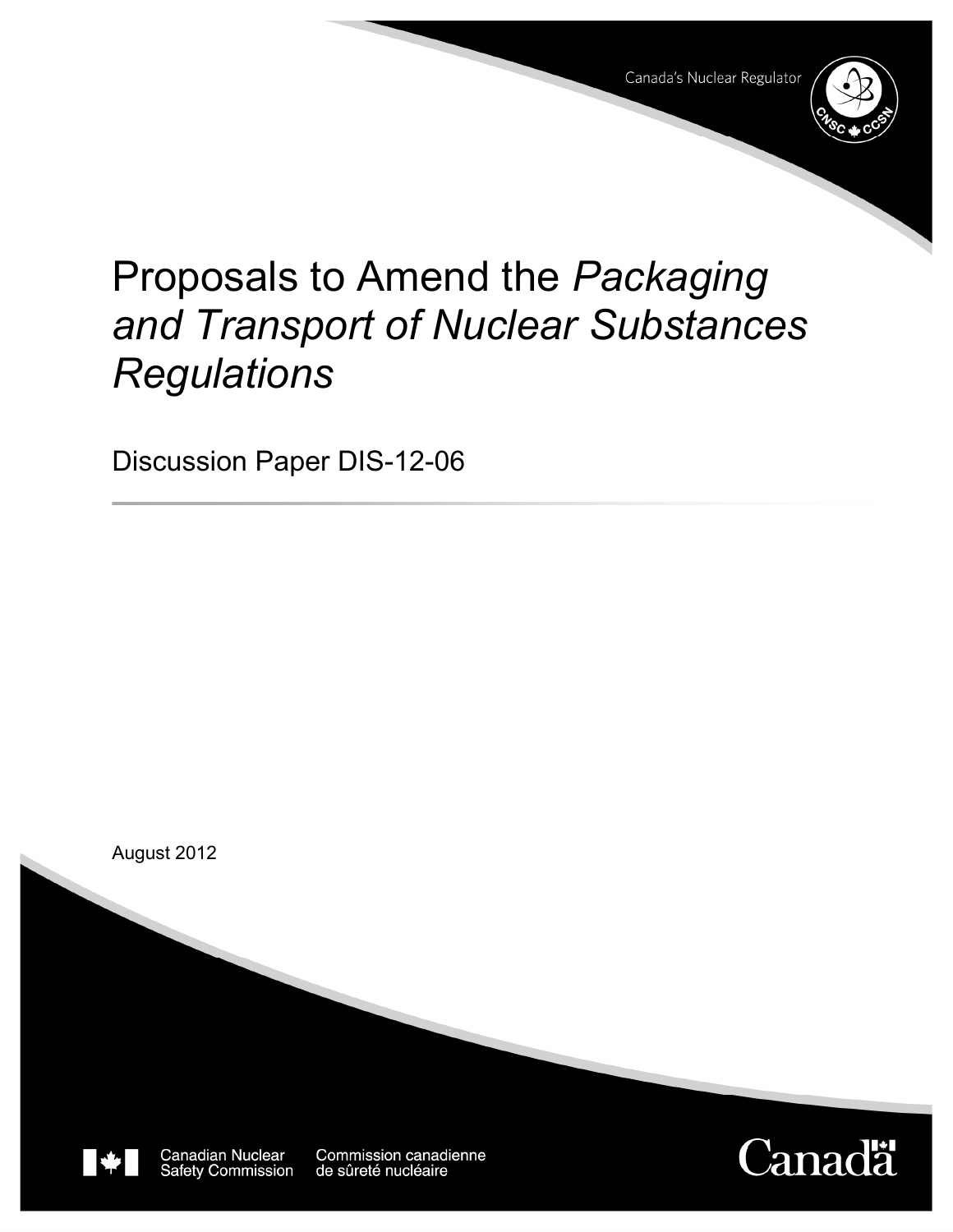# **Proposals to Amend the** *Packaging and Transport of Nuclear Substances Regulations* Discussion Paper DIS-12-06

© Minister of Public Works and Government Services Canada 2012

Published by the Canadian Nuclear Safety Commission

Extracts from this document may be reproduced for individual use without permission provided the source is fully acknowledged. However, reproduction in whole or in part for purposes of resale or redistribution requires prior written permission from the Canadian Nuclear Safety Commission.

*Également publié en français sous le titre de : Modifications proposées au Règlement sur l'emballage et le transport des substances nucléaires –* Document de travail DIS-12-06

#### **Document availability**

This document can be viewed on the Canadian Nuclear Safety Commission Web site at [nuclearsafety.gc.ca](http://www.nuclearsafety.gc.ca/)

To order a printed copy of the document in English or French, please contact:

Canadian Nuclear Safety Commission 280 Slater Street P.O. Box 1046, Station B Ottawa, Ontario K1P 5S9 CANADA

Tel.: 613-995-5894 or 1-800-668-5284 (in Canada only) Facsimile: 613-995-5086 Email: [info@cnsc-ccsn.gc.ca](mailto:info@cnsc-ccsn.gc.ca) Web site: [nuclearsafety.gc.ca](http://www.nuclearsafety.gc.ca/)

#### **Publishing history:**

August 2012 Version 1.0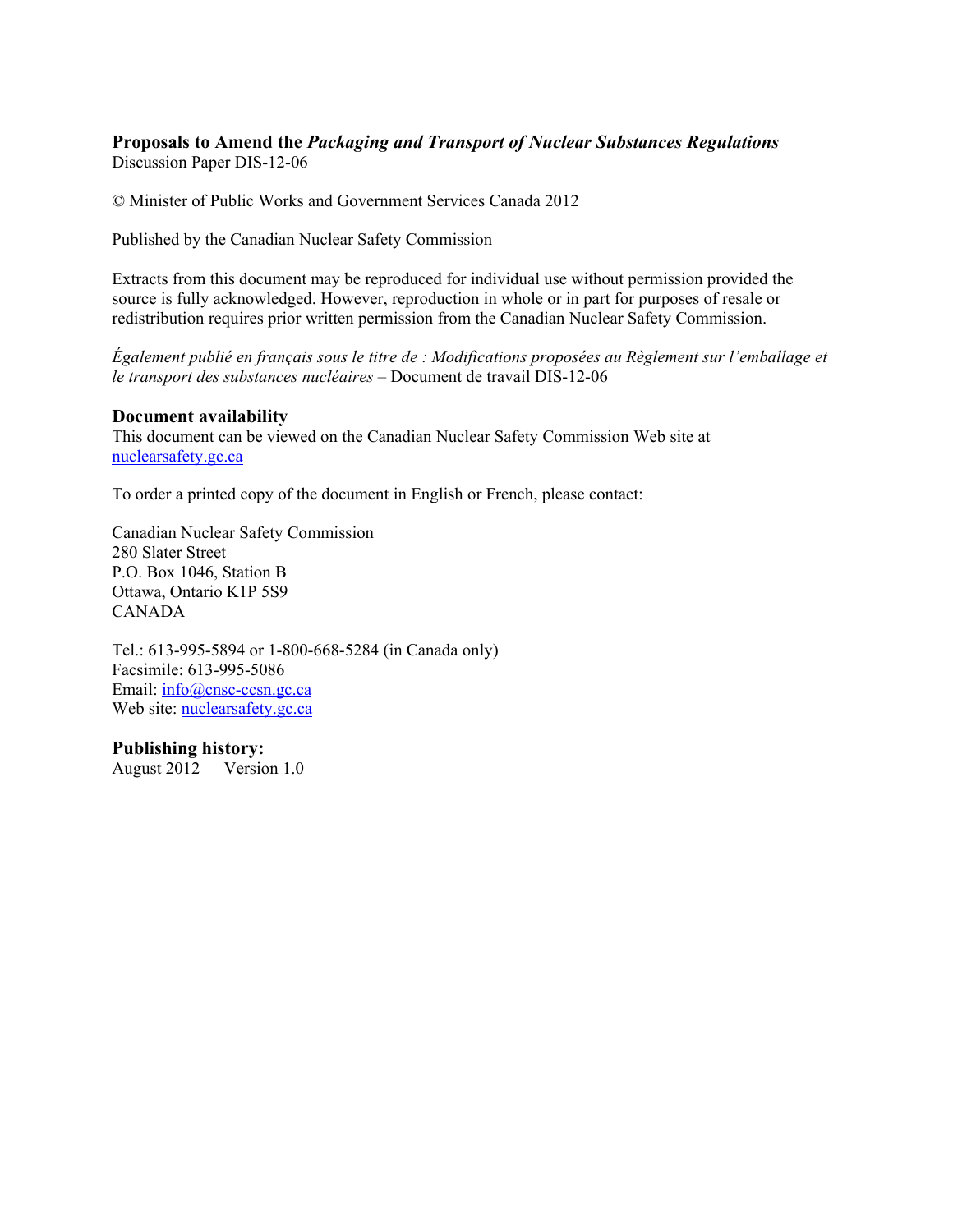# **Preface**

Discussion papers play an important role in the development of the regulatory framework and regulatory program of the Canadian Nuclear Safety Commission (CNSC). They are used to solicit early public feedback on CNSC policies or regulatory approaches.

The use of discussion papers early in the regulatory process underlines the CNSC's commitment to a transparent consultation process. The CNSC analyzes and considers the preliminary feedback when determining the type and nature of requirements and guidance to issue.

Discussion papers are made available for public comment for a specified period of time. At the end of the first comment period, CNSC staff reviews all public input, which is then posted for feedback on the CNSC Web site for a second round of consultation.

This discussion paper is intended to seek feedback from licensees, the Canadian public and other stakeholders on the CNSC's proposals to amend the *Packaging and Transport of Nuclear Substances Regulations*. The CNSC will consider all feedback received from this consultation process in determining its regulatory approach.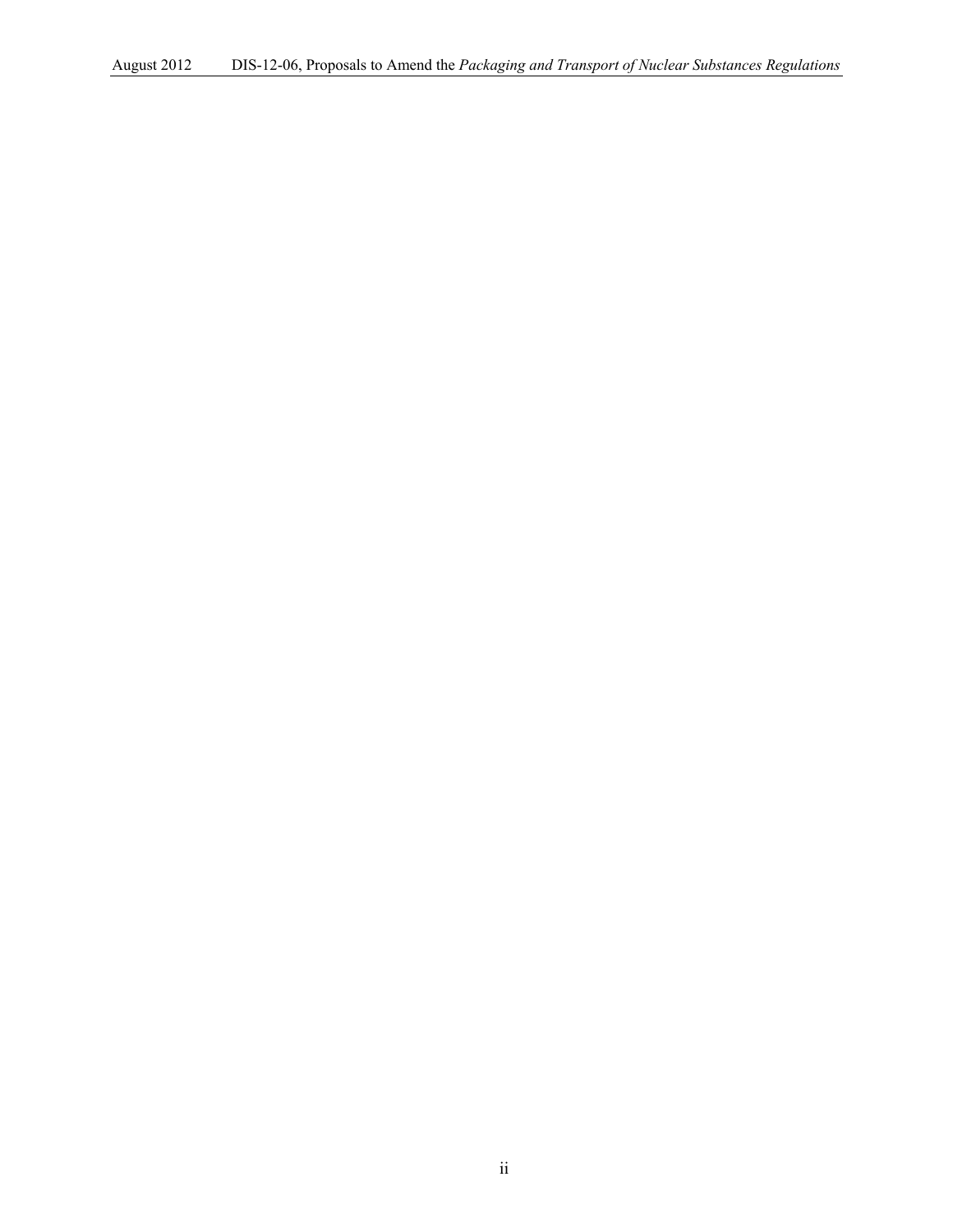# **Table of Contents**

| 1. |     |                                                                            |                                                                                      |  |  |
|----|-----|----------------------------------------------------------------------------|--------------------------------------------------------------------------------------|--|--|
| 2. |     |                                                                            |                                                                                      |  |  |
|    | 2.1 |                                                                            | Alignment with the IAEA Regulations for the Safe Transport of Radioactive Material 2 |  |  |
|    |     | 2.1.1                                                                      |                                                                                      |  |  |
|    |     | 2.1.2                                                                      |                                                                                      |  |  |
|    |     | 2.1.3                                                                      |                                                                                      |  |  |
|    |     | 2.1.4                                                                      |                                                                                      |  |  |
|    |     | 2.1.5                                                                      | Production or possession of special form radioactive material and low dispersible    |  |  |
|    |     |                                                                            |                                                                                      |  |  |
|    |     | 2.1.6                                                                      |                                                                                      |  |  |
|    | 2.2 | Additional proposed improvements to the Packaging and Transport of Nuclear |                                                                                      |  |  |
|    |     |                                                                            |                                                                                      |  |  |
|    |     | 2.2.1                                                                      | Review of the requirements for a licence to transport under special arrangement      |  |  |
|    |     |                                                                            |                                                                                      |  |  |
|    |     | 2.2.2                                                                      |                                                                                      |  |  |
|    |     | 2.2.3                                                                      |                                                                                      |  |  |
|    |     | 2.2.4                                                                      |                                                                                      |  |  |
|    |     | 2.2.5                                                                      |                                                                                      |  |  |
|    |     | 2.2.6                                                                      |                                                                                      |  |  |
|    | 2.3 |                                                                            |                                                                                      |  |  |
| 3. |     |                                                                            |                                                                                      |  |  |
| 4. |     |                                                                            |                                                                                      |  |  |
| 5. |     |                                                                            |                                                                                      |  |  |
|    |     |                                                                            |                                                                                      |  |  |
|    |     |                                                                            |                                                                                      |  |  |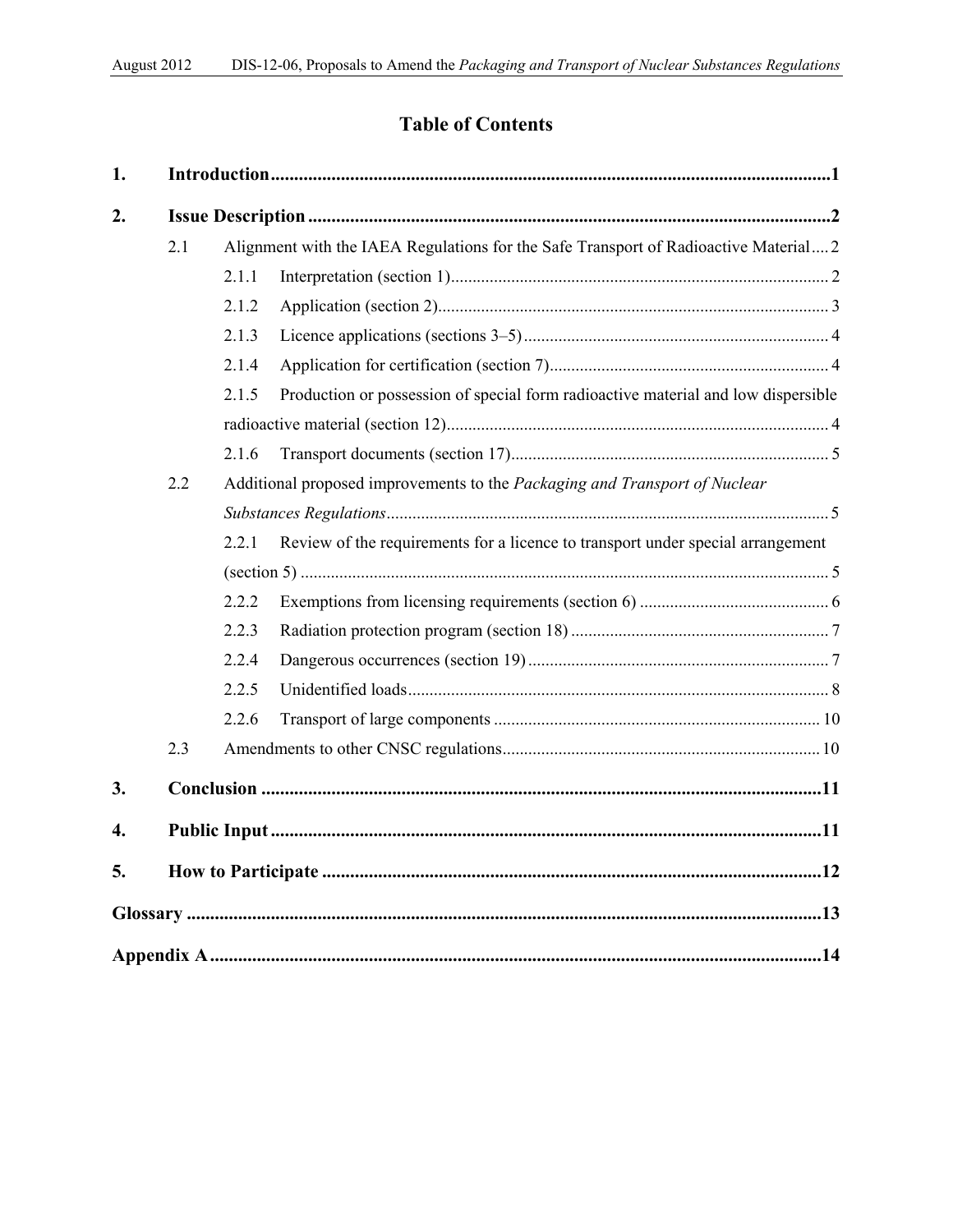# **Executive Summary**

The Canadian Nuclear Safety Commission (CNSC) regulates the use of nuclear energy and materials to protect the health, safety, and security of Canadians and the environment, and to implement Canada's international commitments on the peaceful use of nuclear energy.

As part of its mandate, the CNSC regulates the packaging and transport of nuclear substances under the *Packaging and Transport of Nuclear Substances Regulations* (PTNSR). The PTNSR are based on international standards for the safe transport of radioactive materials, which are set out in the *Regulations for the Safe Transport of Radioactive Material* of the International Atomic Energy Agency (IAEA).

The PTNSR currently reference the 1996 edition (revised) of the IAEA *Regulations for the Safe Transport of Radioactive Material* (IAEA Regulations), and need to be amended to incorporate updates made in subsequent editions that were published in 2005, 2009 and 2012.

Additional amendments are being considered to deal with issues that have arisen since the PTNSR came into force in May 2000 and were last amended. This discussion paper describes the CNSC's proposals to make amendments related to radiation protection programs, dangerous occurrences, unidentified loads, and transport under special arrangement (including the transport of large components).

The paper is intended to seek feedback from licensees, the Canadian public and other stakeholders on these proposals to amend the PTNSR. In determining its regulatory approach, the CNSC will consider all feedback received from this consultation process.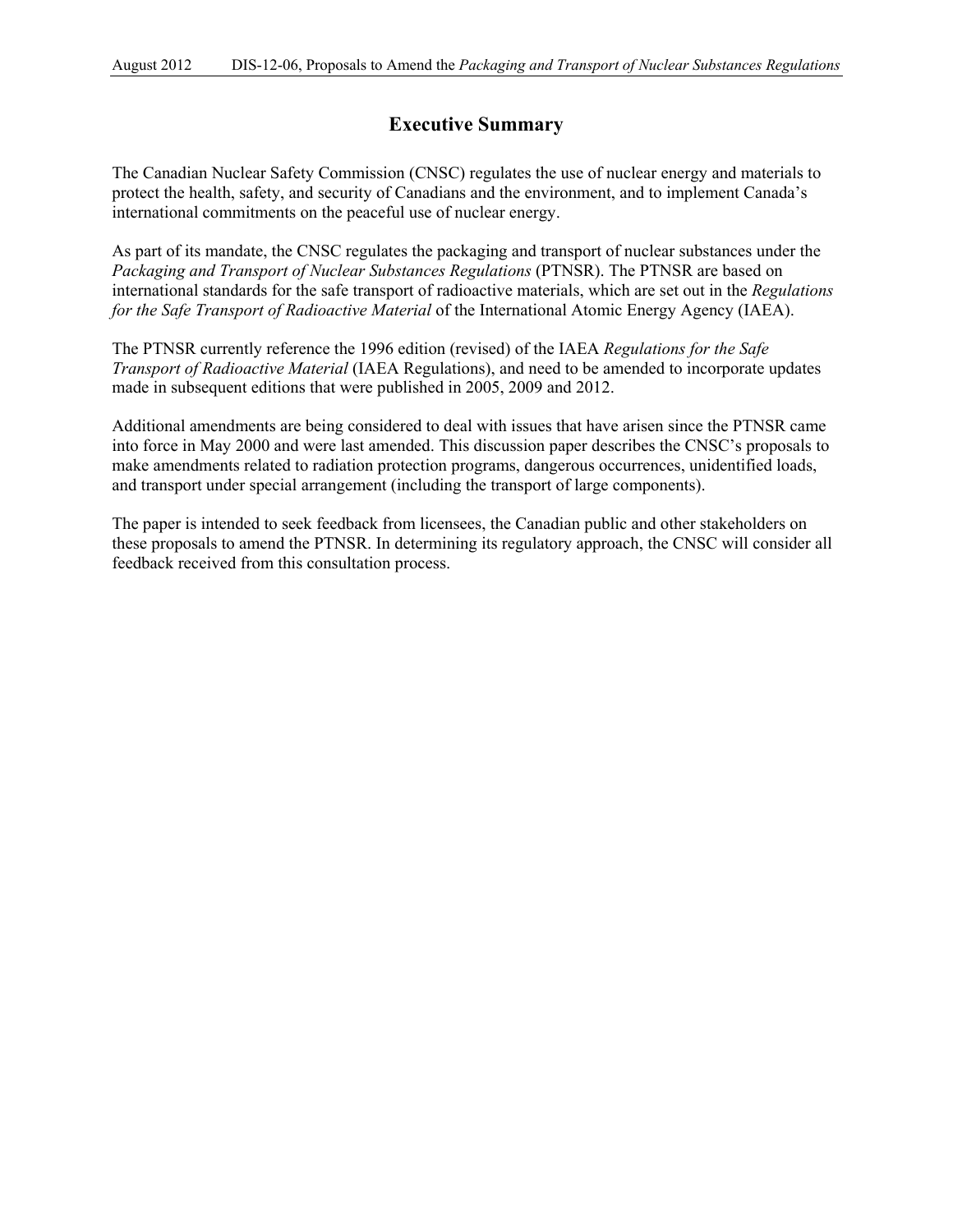# <span id="page-6-0"></span>**Proposals to Amend the** *Packaging and Transport of Nuclear Substances Regulations*

# **1. Introduction**

The Canadian Nuclear Safety Commission (CNSC) requires the packaging and transport of nuclear substances to be done safely, in order to ensure the protection of the health, safety and security of Canadians and of the environment. To achieve this, the CNSC sets out requirements in the *Packaging and Transport of Nuclear Substances Regulations* (PTNSR) that impose regulatory requirements on consignors, carriers and consignees of nuclear substances.

The PTNSR establish a regulatory framework for the transport of nuclear substances for licensing and certification, and exemption. This framework is based on the requirements set out in the *Regulations for the Safe Transport of Radioactive Material* established by the International Atomic Energy Agency (IAEA).

The *Regulations for the Safe Transport of Radioactive Materials* (IAEA Regulations), which all IAEA Member States follow, assure consistent, safe practices internationally. Like the regulations of other IAEA Member States, Canada's PTNSR are also based on the IAEA Regulations, thereby facilitating the safe movement of nuclear substances within Canada as well as between Canada and other countries.

Currently, CNSC's PTNSR refer to the 1996 edition (revised) of the IAEA Regulations. The IAEA has published a 2009 edition and is in the final stages of publishing a 2012 edition. To ensure Canadian requirements continue to be aligned with current international regulations, the PTNSR need to be amended. In addition, the current wording of the PTNSR makes reference to specific numbered paragraphs in the IAEA Regulations. In order to minimize impacts of future revisions of the IAEA Regulations on the PTNSR and to facilitate the use of the regulations, more generic wording is being considered. This change will allow Canadian requirements to continue to be aligned with the international document as it is revised from time-to-time.

Additional changes are being considered for the PTNSR, to ensure continued alignment with Canada's *Transportation of Dangerous Goods Regulations* (administered by Transport Canada) and to address specific transportation issues. Changes are proposed to address nuclear substances that are occasionally discovered in shipments of waste, as well as to clarify transportation under special arrangement (such as the transport of large components).

In addition to the proposed changes to the PTNSR, consequential amendments are being considered to the *General Nuclear Safety and Control Regulations* in support of the changes being proposed here. Changes are also being considered to the *Radiation Protection Regulations*  (RPR), to align carriers' radiation protection programs with the requirements set out in the RPR.

The CNSC believes the proposed changes would result in minimal additional costs to the regulated community while reducing overall administrative burden while allowing for consistent and safe transportation.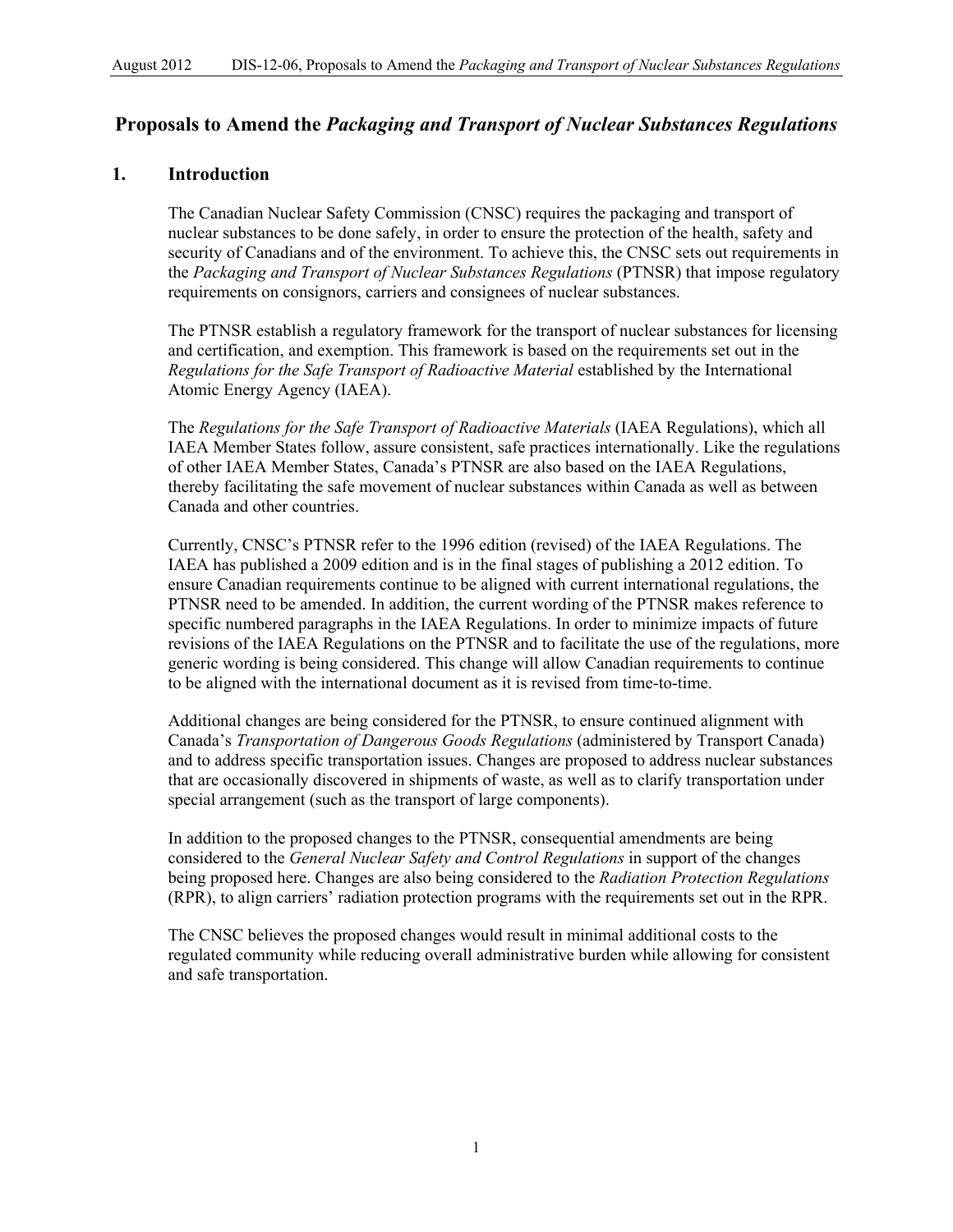# <span id="page-7-0"></span>**2. Issue Description**

#### **2.1 Alignment with the IAEA Regulations for the Safe Transport of Radioactive Material**

Consistent with Canadian regulatory policy, the PTNSR were drafted to align with international requirements, to the extent practicable and with consideration given to the Canadian context. The PTNSR currently adopt the IAEA Regulations by making specific reference to numbered paragraphs in the IAEA Regulations and by assigning responsibility for compliance with that paragraph to a person – in most cases, the consignor, carrier, or consignee, or a combination thereof. The use of the IAEA Regulations in the PTNSR allows the requirements for the transport of nuclear substances in Canada to be consistent with those used internationally. This facilitates the safe transport of nuclear substances within Canada as well as between Canada and other countries.

With the input of IAEA member states, including Canada, the IAEA Regulations are periodically reviewed and new editions are published. Currently, the latest published version of these regulations is the [2009 edition](http://www-ns.iaea.org/tech-areas/radiation-safety/transport.asp#tsr1).

The IAEA has also recently approved the 20[1](#page-7-1)2 edition of the IAEA Regulations.<sup>1</sup> The new 2012 edition will introduce significant changes to how fissile-excepted material can be transported. These changes, which include new approval requirements for certain fissile-excepted material, are found in paragraphs 417 and 570 of the 2012 edition of the IAEA Regulations (see Appendix A for an extract of these paragraphs). In addition, a new type of approval has been developed for alternate activity limits for exempt consignment for the transport of instruments and articles.

As currently drafted, the PTNSR contain several variations from the IAEA Regulations. The CNSC is proposing to minimize the number of these variations in order to clarify and streamline the PTNSR. As part of the current review, comments are being solicited on the need to retain the variations not otherwise covered by the above-mentioned proposed changes.

It is also proposed to add specific provisions to the PTNSR to refer to the *International Maritime Dangerous Goods Code* (IMDG Code) and the *Technical Instructions for the Safe Transport of Dangerous Goods by Air*, which govern international shipments by sea and air. These provisions would clarify that the International Civil Aviation Organization(ICAO) Technical Instructions and the IMDG Code can be followed for such international shipments.

The following sections outline the proposed changes to the PTNSR that are required to ensure continued alignment with the IAEA Regulations.

# **2.1.1 Interpretation (section 1)**

-

# **2.1.1.1 Alignment with the 2009 edition (revised) of the IAEA Regulations:**

The variation described in subsection 1(1) of the PTNSR regarding the definition of "consignee" would be removed, and the definition in the IAEA Regulations adopted.

<span id="page-7-1"></span><sup>&</sup>lt;sup>1</sup> The *Regulations for the Safe Transport of Radioactive Material* are currently listed as Safety Standards Series No. TS-R-1, but will be reclassified as Specific Safety Requirements No. SSR-6, as a result of a change in the IAEA's document numbering system.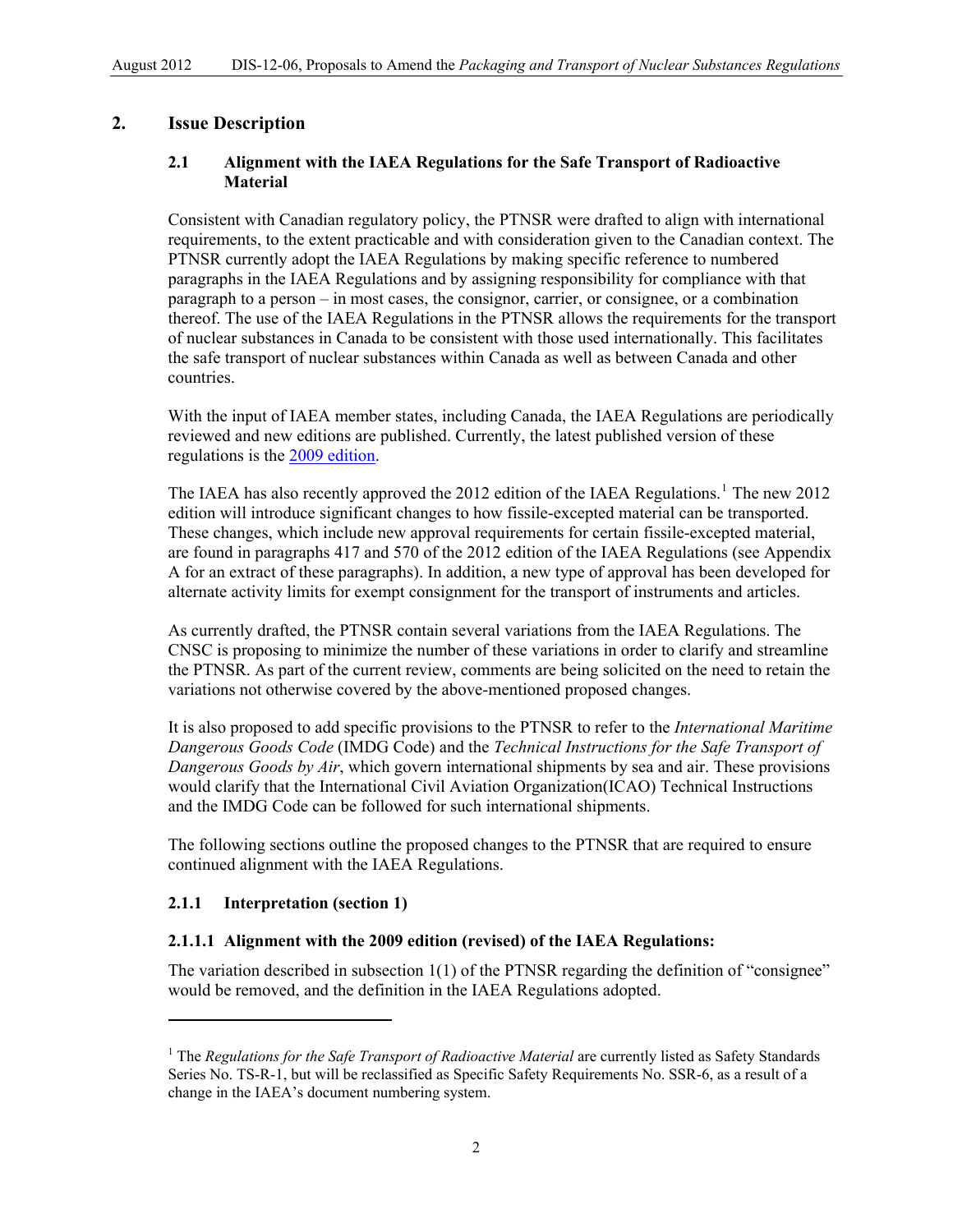<span id="page-8-0"></span>The variation described in paragraphs  $1(2)(d)$ ,  $1(2)(h)$ ,  $1(2)(f)$ , and subsection 1(3) of the PTNSR would be removed, and the requirements in the IAEA Regulations adopted.

The definition of "excepted package" described in subsection 1(1) of the PTNSR would be changed to read "excepted package means a package that meets the requirements of excepted packages as defined in the *IAEA Regulations*".

The definition of "low specific activity (LSA) material" would be clarified in the PTNSR, by adopting the definition in the IAEA Regulations. Note that the current classification of the material under low specific activity for LSA-I, LSA-II and LSA-III would remain unchanged.

Similarly, the definition of "surface contaminated object" would be clarified by adopting the definition in the IAEA Regulations.

Additional definitions for terms such as "fissile nuclide" and "overpack" would be added to the PTNSR, for consistency with the IAEA Regulations. Small editorial changes would also be made in other definitions to maintain consistency.

## **2.1.1.2 Alignment with the 2012 edition of the IAEA Regulations:**

A new definition and calculation method would be added for "basic radionuclide value", in order to support the approval process for exemptions to the PTNSR.

Similarly, a definition for "fissile-excepted radioactive material" would be added and changes would be made to the "fissile material" definition, in order to support the introduction of the fissile radionuclide concept.

Additional definitions would also be added to the PTNSR, to support changes introduced by the 2012 edition of the IAEA Regulations. Other definitions in the PTNSR would also require small editorial changes for consistency with this 2012 edition.

#### **2.1.2 Application (section 2)**

#### **2.1.2.1 Alignment with the 2009 edition (revised) of the IAEA Regulations:**

A new exemption would be added to subsection 2(2) of the PTNSR, to exclude non-radioactive solid objects with small quantities of radioactive substances present on their surface, when their levels are below those of the definition of surface contamination. This exemption would clarify material exempted from the application of the PTNSR by specifying the limit to be used in order to make the determination. This change is consistent with paragraph  $107(f)$  of the IAEA Regulations.

#### **2.1.2.2 Alignment with the 2012 edition of the IAEA Regulations:**

Further detail would be added to subsection 2(1) of the PTNSR, to read as follows: "Subject to subsection (2), these Regulations apply in respect of packages, special form radioactive material, low dispersible radioactive material, fissile-excepted radioactive material and basic radionuclide values and of the packaging and transport of nuclear substances, including the design, production, use…"

Furthermore, it is proposed to introduce an exemption from the PTNSR, for the transport of a person who has been subjected to radioactive contamination or an intake of nuclear substances.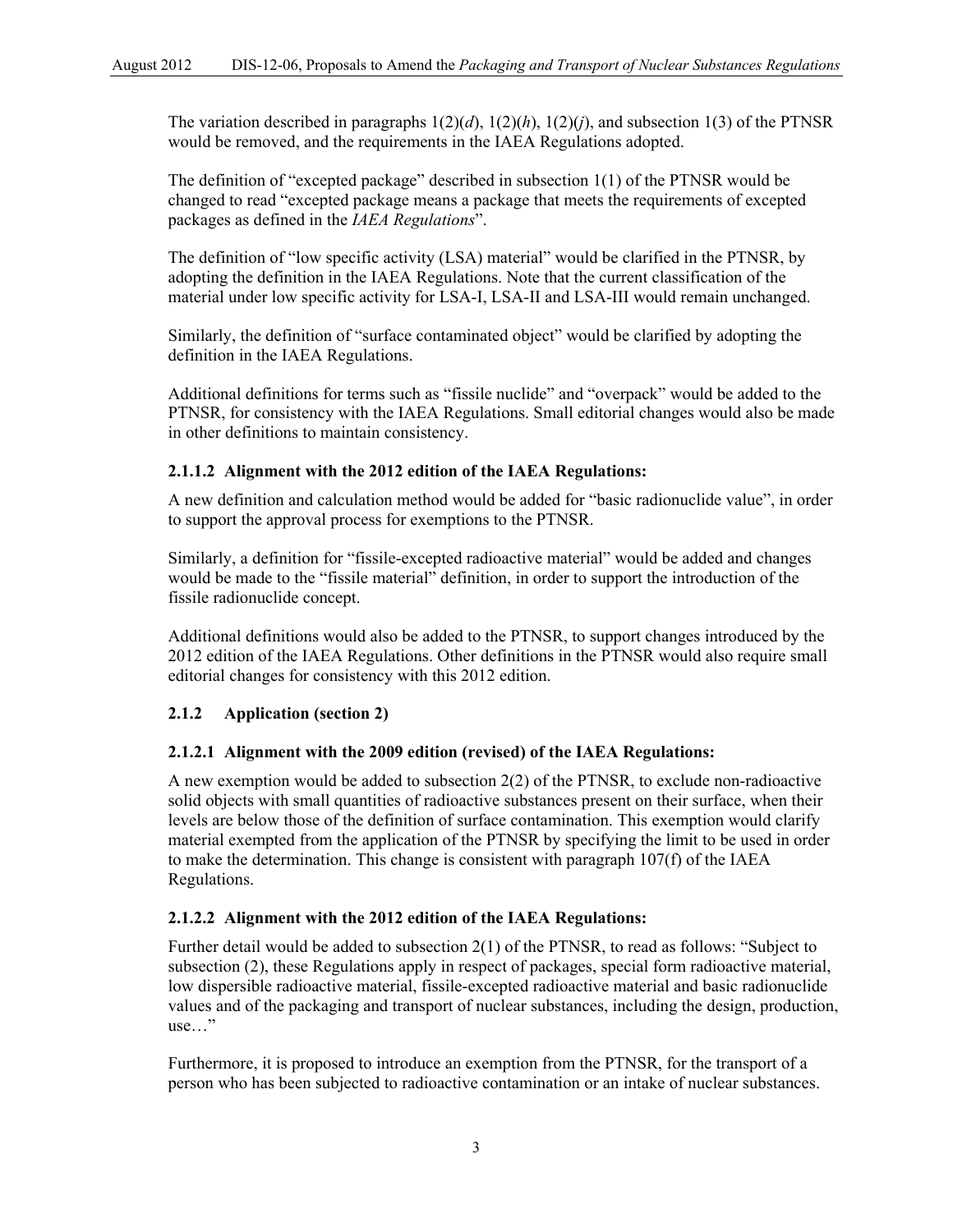<span id="page-9-0"></span>This proposed exemption has also been introduced so the PTNSR remain consistent with the 2012 edition of the IAEA Regulations.

It is expected that these changes would reduce the CNSC's administrative burden.

# **2.1.3 Licence applications (sections 3–5)**

# **2.1.3.1 Alignment with the 2009 edition (revised) of the IAEA Regulations:**

It is proposed to update the PTNSR to introduce new approvals for transport by special-use vessels and shipments requiring multilateral approval. These have been described in the IAEA Regulations, but not previously incorporated in the PTNSR. Information required to obtain a licence would therefore be added to the PTNSR in order to reflect the requirements listed in the IAEA Regulations.

Currently, these types of shipments occur rarely. The CNSC therefore expects there would be few applications required by this proposed amendment and that the amendment would create only minimal additional administrative burden.

The CNSC is seeking specific feedback on the potential impacts of this proposed change.

# **2.1.4 Application for certification (section 7)**

# **2.1.4.1 Alignment with the 2009 edition (revised) of the IAEA Regulations:**

For consistency with the 2009 edition of the IAEA Regulations, it is proposed to add new certification requirements to the PTNSR to account for the approval of unlisted basic radionuclide values. The content requirements for an application for certification would be added to the PTNSR and based on the requirements listed in the IAEA Regulations.

This amendment is expected to result in minimal additional regulatory administrative burden, as few applications are anticipated.

# **2.1.4.2 Alignment with the 2012 edition of the IAEA Regulations:**

For consistency with the 2012 edition of the IAEA Regulations, it is proposed to add new certification requirements to the PTNSR to account for the approval of alternate activity limit for an exempt consignment of instruments and articles, as well as approval for certain fissile excepted radioactive material. The content requirements for an application for certification would be added to the PTNSR and based on the requirements listed in the IAEA Regulations.

The CNSC expects that the number of new applications required by the proposed amendment would be low, thereby creating only minimal additional administrative burden.

The CNSC is seeking specific feedback on the potential impacts of this proposed change.

# **2.1.5 Production or possession of special form radioactive material and low dispersible radioactive material (section 12)**

# **2.1.5.1 Alignment with the 2012 edition of the IAEA Regulations:**

For consistency with the new certification requirements for activity limits and certain fissile excepted radioactive material, it is proposed to add restrictions related to the production and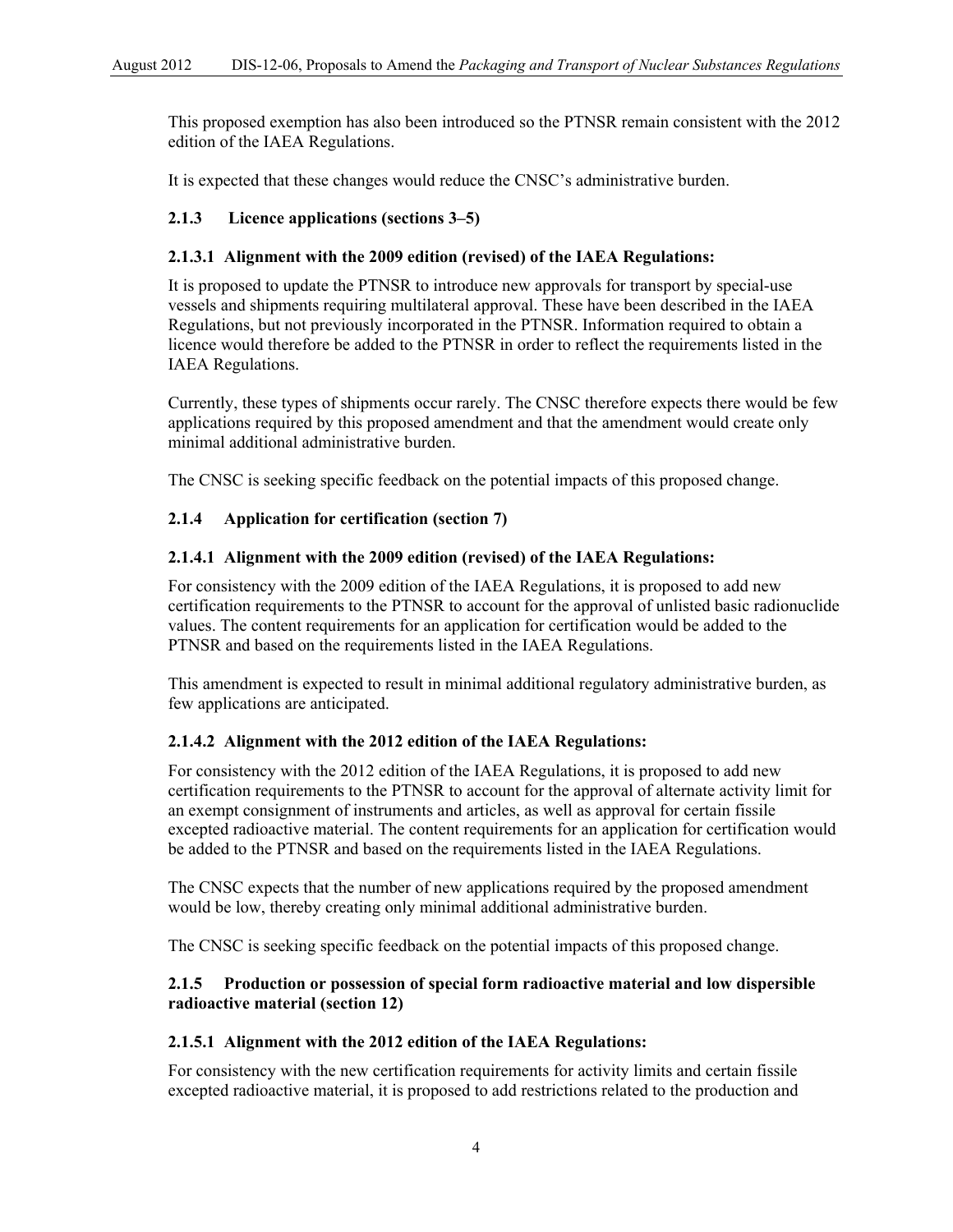<span id="page-10-0"></span>transport of instruments and articles and for the production, servicing and possession of fissile excepted radioactive material.

The CNSC expects that the number of new applications required by the proposed amendment would be low, thereby creating only minimal additional administrative burden.

The CNSC is seeking specific feedback on the potential impacts of this proposed change.

#### **2.1.6 Transport documents (section 17)**

#### **2.1.6.1 Alignment with the 2009 edition (revised) of the IAEA Regulations**

For consistency with the IAEA Regulations, section 17 of the PTNSR would continue to refer to the IAEA Regulations. The sequence of information to be listed on a transport document would therefore be modified as per the new format outlined in the IAEA Regulations

#### **2.1.6.2 Alignment with the 2012 edition of the IAEA Regulations**

For consistency with the 2012 edition of the IAEA Regulations, the requirements for shipping documents for excepted packages would be amended to include the consignor and consignee information, as well as any applicable approvals such as those for special form radioactive material.

#### **2.2 Additional proposed improvements to the Packaging and Transport of Nuclear Substances Regulations**

The last significant amendment to the PTNSR was made in 2003. Since that time, a number of issues that would require changes to certain provisions of the PTNSR have been identified. The CNSC believes that such changes would improve the clarity and effectiveness of the PTNSR, and is proposing to incorporate them into the Regulations. The CNSC seeks stakeholder input on the scope and impact of these proposed changes.

#### **2.2.1 Review of the requirements for a licence to transport under special arrangement (section 5)**

The requirements of the PTNSR and IAEA Regulations apply to the transport of all radioactive nuclear substances. The IAEA recognizes there may be times when it may not be practical or possible to comply with all regulatory requirements; nonetheless, movement may still be needed. Therefore, provisions were included in the IAEA Regulations to allow transport under such circumstances, under "special arrangement". It was recognized that such a provision could be abused to allow circumvention of the Regulations – possibly to save money or time. To prevent this, any request for movement under special arrangement has to demonstrate that compliance with standard regulatory requirements would be impractical, and that the level of safety under special arrangement would meet or exceed that which would have been achieved under full compliance.

The determination of the above-mentioned impracticality is subject to judgment; however, it has been generally limited to circumstances that are outside the control of the person causing the transport. For example, when a package is damaged in an accident, it might be considered impractical to repackage the material at the site of the accident; therefore, a special arrangement could be considered to allow the material to be moved some distance to a location where it could be repackaged safely and properly. Special arrangements have also been justified when radiation was "discovered" in transport (see section 2.2.5, "Unidentified loads", for further discussion).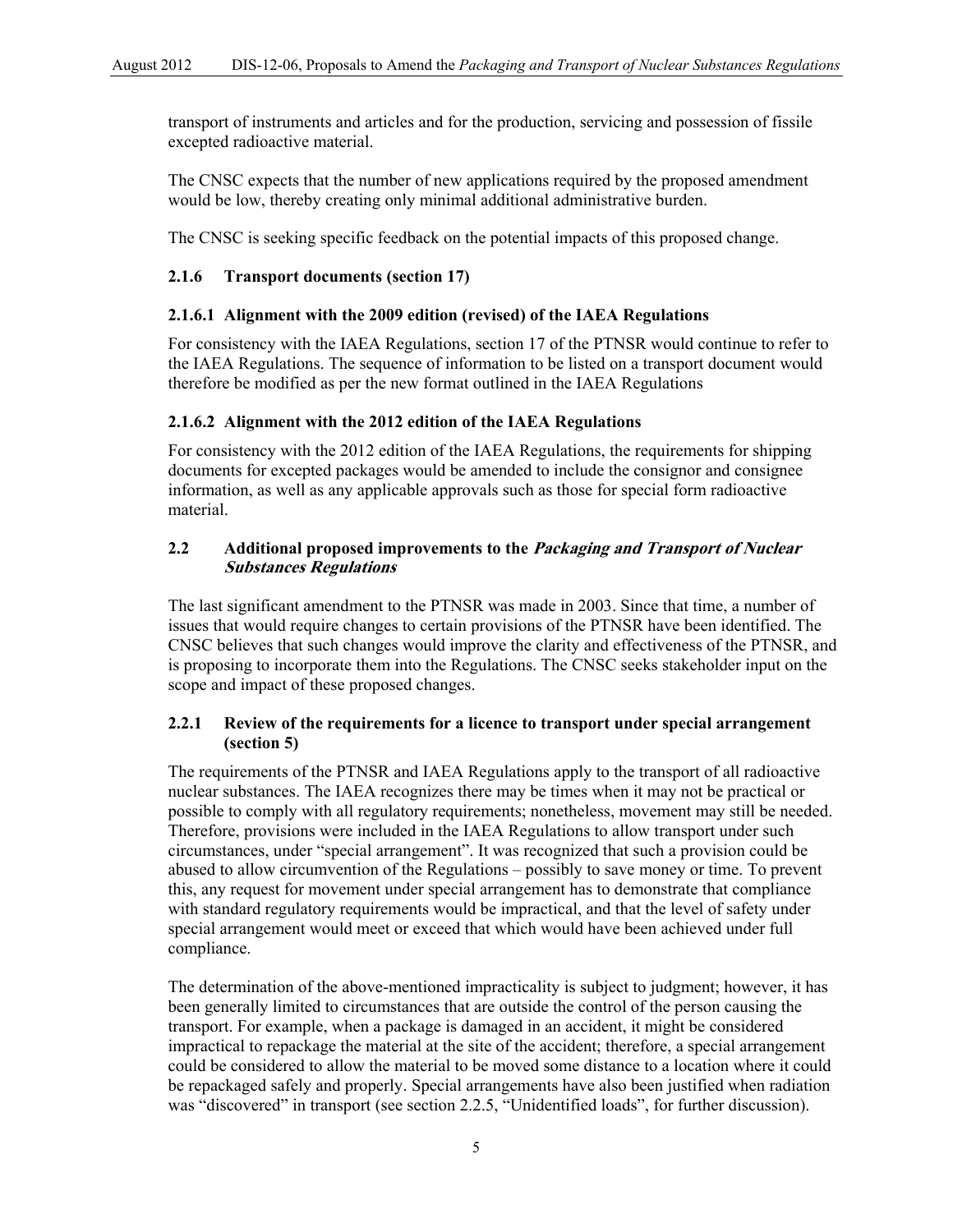<span id="page-11-0"></span>Special arrangements have also been considered to allow the removal of legacy sources and devices from the public domain to a licensed disposal site; usually, these are one-time-only circumstances and help improve overall nuclear safety by reducing the chance for these sources to be "orphaned".

When packaging is deemed impractical because of an item's large size and the risk to safety is determined to be low, the CNSC may grant a licence to transport under special arrangement (for example, the CNSC granted a special arrangement in February 2011 to allow the movement of large, disused steam generators). Input is sought on what additional requirements, if any, are needed to better restrict or limit the use of special arrangement as a last resort; i.e., only in specific circumstances where there is no other safe or viable option.

In addition, input is sought on whether the PTNSR still require such a provision or whether the term "special arrangement" could be more appropriately named to convey the concept of restricted usage and equivalent safety considerations.

#### **2.2.2 Exemptions from licensing requirements (section 6)**

When the PTNSR were first developed, it was foreseen that most shipments of nuclear substances would be between licensees in Canada, or between a Canadian licensee and a foreign entity. Because a Canadian licensee would be involved in most shipments, it was felt that these shipments did not need to be licensed separately for transport except under certain circumstances; therefore such shipments were made exempt from licensing. In addition, blanket exemptions were given to virtually all regulated activities related to prescribed equipment as specified in PTNSR subsection  $6(2)$ ; i.e., to packages, special form radioactive material, and low dispersible radioactive material.

These exemptions could create ambiguity in two areas:

- The first is with respect to special form radioactive material. As most, if not all, special form radioactive material is in the form of a sealed source, the exemption for abandonment, production and servicing contradicts that in the *Nuclear Substances and Radiation Devices Regulations* with respect to sealed sources.
- The second is with respect to packages. Because packages consist of both packaging and the radioactive nuclear substance(s), exemption of the possession, transfer, import and export of packages could be construed to permit unlicensed possession, transfer, import and export of radioactive nuclear substances, provided that they are part of the package. Since virtually all radioactive nuclear substances must be packaged in accordance with the PTNSR for transport, this may be an undesirable construction and could contradict the requirements of other regulations under the *Nuclear Safety and Control Act*.

It is proposed to modify these exemptions by removing abandonment, production and servicing from the list of exempted activities in the PTNSR. In addition, it is proposed to add an exemption to the effect that a person may produce or service a package without a licence to carry on that activity. It is also proposed to add "prescribed equipment" to the "for greater certainty" provision applicable to "activities" mentioned in PTNSR subsection 6(4), in order to limit the effects of the exemptions only to the scope of the PTNSR.

Comments are sought on the effect of eliminating many of the exemptions in PTNSR subsection 6(2). The comments should explain how the elimination of one or more of these exemptions would affect the respondent.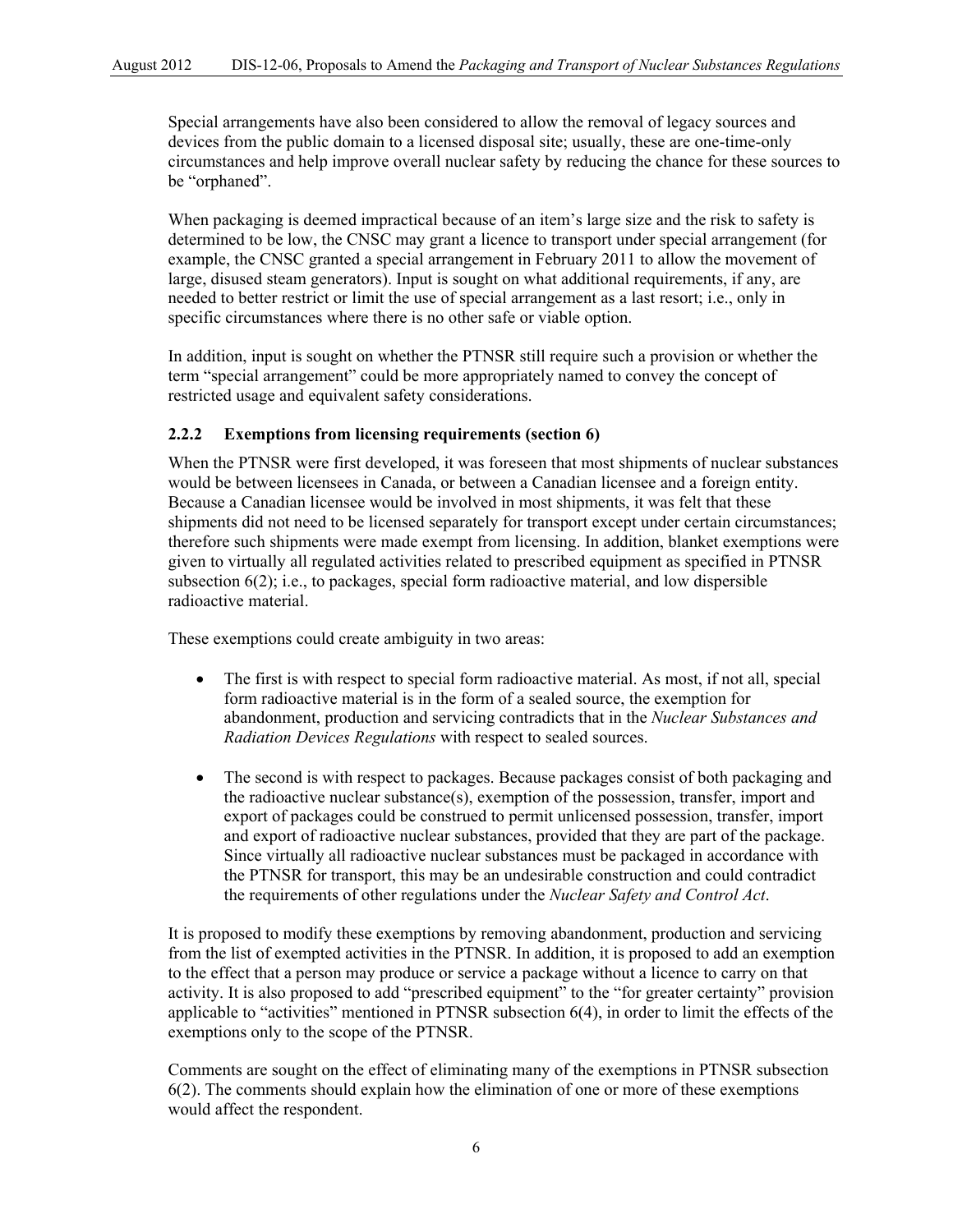## <span id="page-12-0"></span>**2.2.3 Radiation protection program (section 18)**

In general, the CNSC does not license most carriers of radioactive nuclear substances, because these carriers and their activities fall primarily under the jurisdiction of Transport Canada or provincial transport authorities. In addition, the high number of carriers, the multimodal nature of many transports and sheer number of commercial shipments would make the licensing of carriers by the CNSC a significant logistical and financial burden – on both the regulator and the regulated community.

Even though carriers of nuclear substances do not generally require CNSC licences, these carriers are still bound by the PTNSR, which require them to have radiation protection programs in place<sup>[2](#page-12-1)</sup>. While the transport of radioactive nuclear substances generally presents a low risk when such substances are correctly packaged and labelled, radiation protection programs are nevertheless extremely important. These programs help manage the potential risks of handling and transporting nuclear substances, through management controls, special procedures and training of personnel. Radiation protection programs are especially important to mitigate the risk of potential radiation exposure during unusual or special circumstances – such as a transport accident or the shipping of several packages in a single load that could result in significant cumulative radiation exposure.

The CNSC regulates radiation protection under its *Radiation Protection Regulations* (RPR), which apply mainly to licensed entities. Since most carriers are exempt from CNSC licensing, the PTNSR address the requirement radiation protection programs for carriers of nuclear substances. This requirement is found in section 18 of the PTNSR, but its location outside the RPR has proven problematic. For example, in certain transport circumstances, there is the possibility that a transport worker could receive a dose of radiation greater than the 1 mSv/yr limit for a member of the public. The probability of this is small; however, it if did occur the worker would be considered a "nuclear energy worker" (NEW) as defined in the *Nuclear Safety and Control Act*, and the obligations similar to those found in the RPR would apply to the non-licensed carrier. These obligations include informing a NEW that he or she are a NEW, engaging a licensed dosimetry service, collecting information, and adhering to dose limits.

To improve the effectiveness and clarity of requirements for transport, the CNSC is considering amending the RPR to make radiation protection requirements for carriers of radioactive nuclear substances consistent with those applicable to licensees and their workers. These changes would involve extending the RPR requirements (that currently apply to licensees) to cover carriers of radioactive nuclear substances. Input is sought on the form and nature of the amendments to the RPR to achieve this goal. If a suitable amendment to the RPR is achieved, then the PTNSR would be amended to remove section 18.

#### **2.2.4 Dangerous occurrences (section 19)**

-

A primary element in the safe transport of radioactive nuclear substances is proper packaging. Under the PTNSR, there are a number of dangerous occurrences that need to be reported to the CNSC. However, if a defect in packaging is determined that may not "reasonably be expected to lead to a situation in which the environment, the health and safety of persons or national security

<span id="page-12-1"></span><sup>2</sup> CNSC licences **are** still required for shipments that contain Category I, II or III nuclear material (as defined in the *Nuclear Security Regulations*) and that need special security measures, such as a security plan. This requirement is in accordance with international security conventions.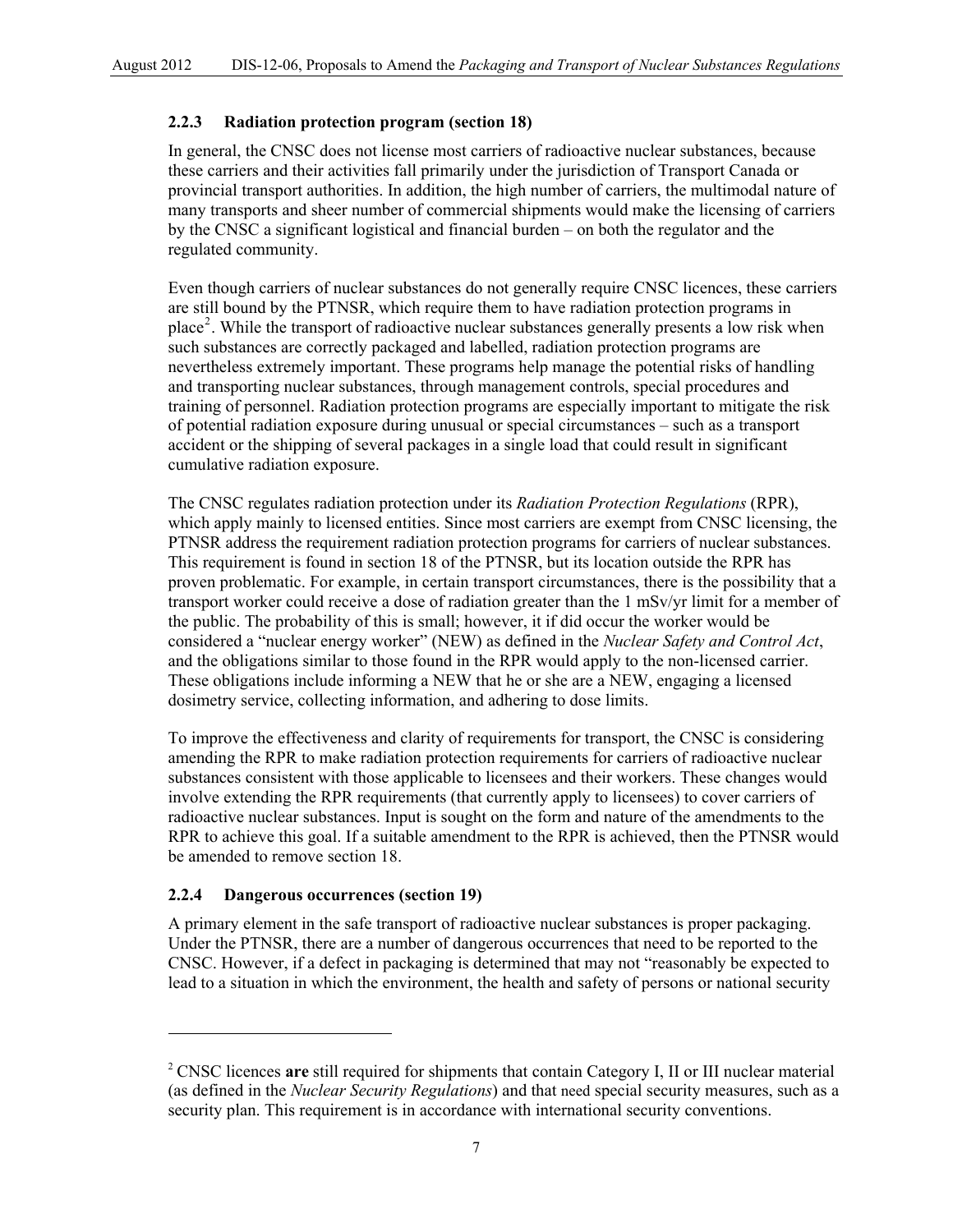<span id="page-13-0"></span>is adversely affected"<sup>[3](#page-13-1)</sup>, it might not be considered a "dangerous occurrence" and would therefore **not** be reportable.

Defects that might not be considered reportable include the failure to adequately close a container when containment is still provided by another outer container. As containment would still be provided, it could be claimed that the situation was not a dangerous occurrence. Nonetheless, there would have been a degradation of the "defence in depth" afforded by the package. The CNSC believes it is important to follow up on such events to assure that appropriate corrective actions are taken. It therefore proposes to amend the PTNSR by broadening the reporting requirement to include occurrences where a package has defects or does not fully comply with the Regulations.

The CNSC is seeking comments on the appropriate level of requirements that could be introduced in the PTNSR to recognize and report significant package non-compliances or defects, without unduly increasing the administrative burden of the PTNSR.

## **2.2.5 Unidentified loads**

Radiation detection equipment, such as portal monitors that scan trucks for radiation, is being installed more and more often at businesses and other locations. This equipment sometimes detects radioactivity that is above background levels, in diverse types of loads that range from scrap metal and garbage to sewage sludge.

When detected, these loads are often rejected by the receiving site and must be transported elsewhere to be properly characterized and handled. Because the nature and quantity of the radioactivity is not known at the time of detection, it is difficult to determine if the load complies with the requirements of the PTNSR. It is often necessary to transport the load to another location with instrumentation and facilities that can perform a detailed analysis of the radiation. Sometimes, the load must also be unpacked to identify the source of the radiation. The CNSC oversees these movements to ensure safe transport of the loads.

In order to address these issues, as well as to allow the load to be moved to a more secure location than at the side of the road near a facility, the CNSC has explored various methods to permit the movement of the load. In most cases, once the load was transported and subsequently characterized, the source of radiation was found to be naturally occurring or of medical origin. Small quantities of nuclear substances – such as those found in discarded smoke detectors – as well other radiation devices containing a very small amount of nuclear substances were also found. Quite often, once it was determined that the amount of radioactivity was below that required to satisfy the definition of "radioactive material" for transport. In other words, in these cases, the PTNSR frequently did not apply because the amount of radioactivity was very low.

In a pilot program with a municipality, the CNSC entered into an agreement with respect to the handling of waste loads that triggered radiation portal monitors. The municipality had been encountering difficulty with rejected loads at the Canada–US border and, as a result, had installed radiation portal monitors to do pre-screenings at some of its collection sites. The number of detections (called "alarms") above the normal background was large; however, when a load was characterized, it was typically found that the alarm was due to residual medical isotopes in residential garbage.

l

<span id="page-13-1"></span><sup>&</sup>lt;sup>3</sup> PTNSR paragraph  $19(1)(c)$ .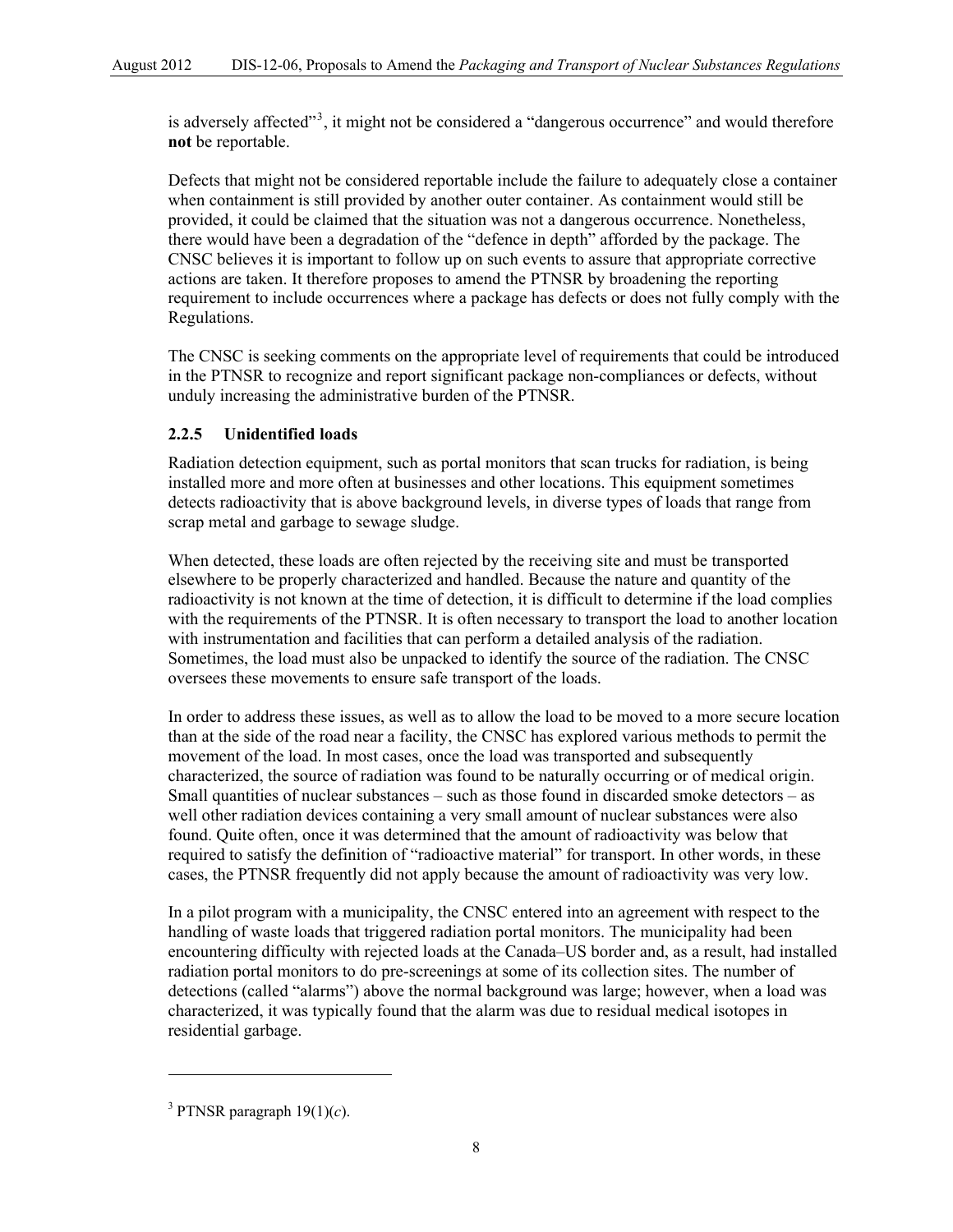These residual medical isotopes were believed to have come from material that had been in contact with persons who had undergone diagnosis or treatment with radioisotopes. In very few cases, the material was determined to be a discarded smoke detector, or a naturally occurring radioactive material, such as radium. Some cases were false alarms. In any event, given that the load had already been transported a fair distance from the collection point to where the radiation was detected, there was virtually no additional risk created from allowing the load to be moved to another location, since the load remained contained in the vehicle or trailer. Nonetheless, if a load had a high radiation level, it was not allowed to move without prior specific permission of the CNSC, upon review of the available information.

Given the experience of handling unidentified loads in Canada and using the data collected from the pilot program, the CNSC is proposing to modify the PTNSR to clarify the requirements for handling loads that trigger radiation portal monitors. A one-time exemption from the PTNSR is proposed; this would allow a load to be moved to a safe location until the nature and quantity of the radioactive material was identified. This is intended to apply only to loads that were not initially known to be radioactive and that are already in transport.

These changes are anticipated to provide relief from unnecessary administrative regulatory burden, with the use of a graduated system based on risk.

Further details of the proposed changes are outline in sections 2.2.5.1 and 2.2.5.2.

## **2.2.5.1 Medical isotopes**

It is proposed that if the material triggering the radiation alarm is identified as one of seven isotopes (chromium-51, indium-111, iodine-131, gallium-67, technetium-99m, thallium-201, fluorine-18) that are used in medicine, the load would be allowed to be moved without a requirement to notify the CNSC. Almost all low-level medical waste has a short radioactive half-life and is generally left to decay before disposal. If this type of unexpected radioactive waste was detected in transport by a radiation monitor, the load would be allowed to continue its transport, with radioactive decay thus further reducing the low hazard.

#### **2.2.5.2 All other detections**

It is proposed to use the maximum external radiation dose rate of the load to determine the handling procedures. Although external dose rates do not necessarily provide detailed information about the nature of the radiological hazard in an unidentified load, they offer useful information and guidance on the level of risk.

**Dose rate less than 5 microsieverts/hour:** If the maximum dose rate on the surface of the load is low, then movement would be allowed without a requirement for prior notification of the CNSC. In general**,** many of these loads will contain naturally occurring nuclear substances and will often have activity levels below those required to satisfy the definition of "radioactive material" for transport. A requirement to keep a record and to file an annual summary report is proposed. If, when the load has been characterized, it is determined that the source is a licensable quantity of nuclear substances, then the CNSC would have to be notified immediately. A new requirement to keep records and file an annual report is proposed. This would allow the CNSC to monitor the use of the new exemption and to assess its continued usefulness during routine reviews of the PTNSR.

**Dose rate greater than 5 microsieverts/hour but less than 25 microsieverts/hour:** If the maximum dose rate is between 5 and 25 microsieverts/hour, it is proposed to allow the load to be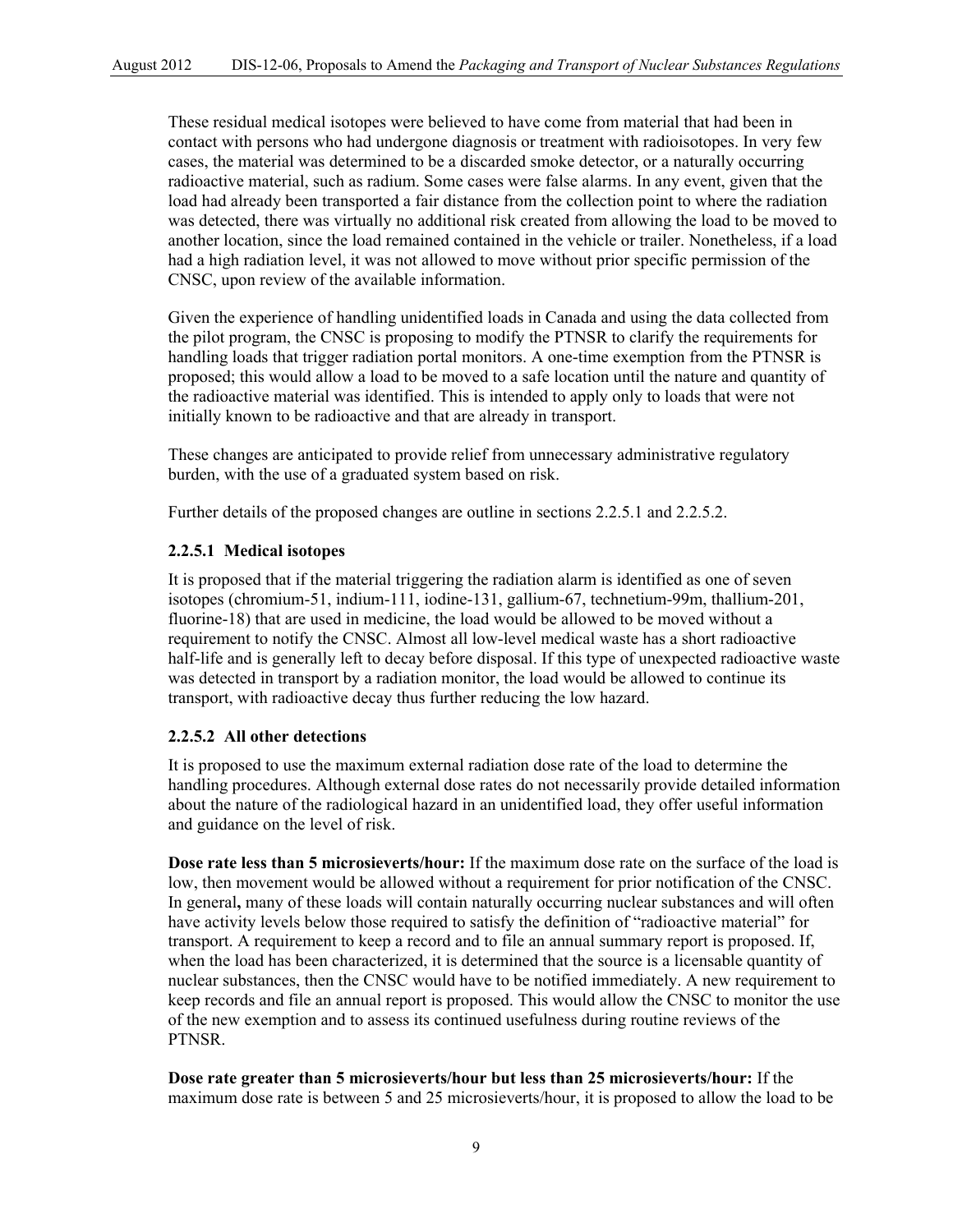<span id="page-15-0"></span>moved under the exemption, provided the CNSC is notified of the detection. There would also be a requirement to do a timely characterization of the load. Should the source turn out to be a licensable quantity, immediate reporting would be required; otherwise, it would be required to give the CNSC a timely summary report of the detection, as well as information on the disposition of the load.

**Dose rate greater than 25 microsieverts/hour but less than 500 microsieverts/hour:** At higher maximum dose rates, the requirements are proposed to be similar to those of the aforementioned lower range (greater than 5 but less than 25 microsieverts/hour), except that the movement would not be automatically authorized. Access to the vehicle would need to be restricted and efforts would have to be made to limit any potential spread of contamination from the load. It is proposed to have a requirement for expert assessment and follow-up reporting. The maximum dose rate of 500 micro**s**ieverts/hour is proposed to match the maximum rate under comparable American regulatory permissions.

**Dose rate greater than 500 microsieverts/hour:** For the case of significant dose rates, it is proposed that no regulatory exemption be added.

#### **2.2.6 Transport of large components**

There appears to be an increasing demand for transporting large radioactive objects, such as equipment from decommissioning or refurbishment activities at nuclear facilities. However, many nuclear reactor components are difficult to package because of their large size, making it challenging or impractical to meet standard packaging requirements. This is not only an issue in Canada, but also in many other countries.

As experience is gained in conducting this type of transport, which is usually done under special arrangement, knowledge is being gained about how to best move large components safely and routinely. This knowledge is being examined, and it is believed it will lead to the development of standard provisions for transport that could be incorporated into the PTNSR. It is expected that these provisions would allow the movement of large radioactive objects without the need for special arrangement.

Input is sought on what provisions could be developed to achieve the safe and routine transport of large radioactive objects.

It should be noted that in the early days of radioactive material transport, all transport was by special permit until the IAEA developed its regulations for transport in 1961. These regulations normalized the requirements and created the "performance package" concept, and the various types of packages that were eventually adopted in the PTNSR. It may be appropriate to use a similar approach for large objects.

#### **2.3 Amendments to other CNSC regulations**

#### *General Nuclear Safety and Control Regulations*

• To ensure consistency in the *General Nuclear Safety and Control Regulations* (GNSCR), paragraph 3(1)(*e)* of the GNSCR would be modified to include the PTNSR in the list of applicable regulations. The GNSCR would therefore be amended to read as follows: "the proposed measures to ensure compliance with the *Radiation Protection Regulations*, the *Packaging and Transport of Nuclear Substances Regulations*, and the *Nuclear Security Regulations*".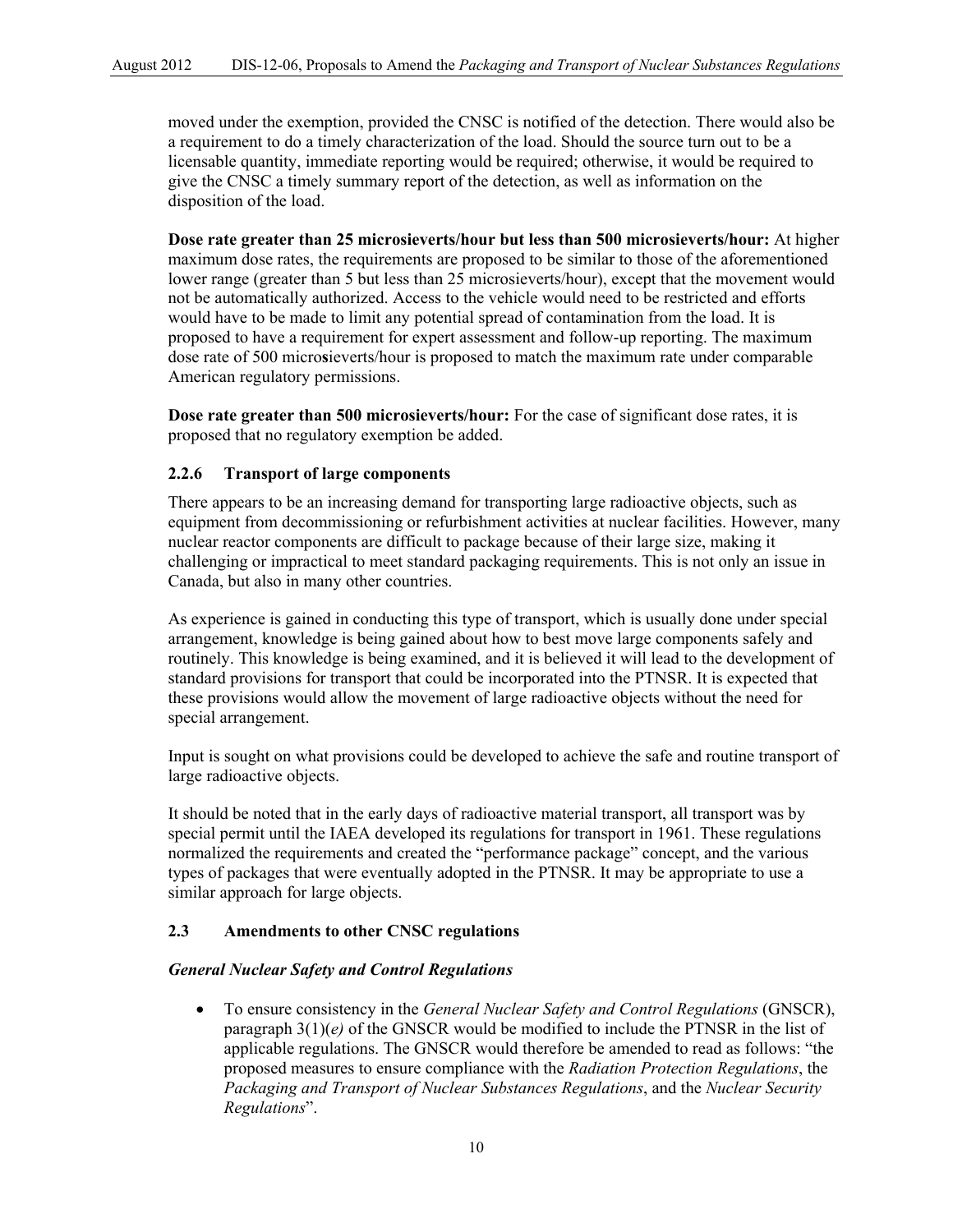<span id="page-16-0"></span>• In addition, paragraph 10(*a*) of the GNSCR would be modified to remove the reference to the exemption from the application of the PTNSR for naturally occurring nuclear substances (NONS). The revised paragraph  $10(a)$  would therefore be amended to read: "the provisions that govern the transport of nuclear substances". In doing so, the exemption for the transport of NONS would be entirely covered under paragraph  $2(2)(*i*)$ of the PTNSR.

#### *Radiation Protection Regulations*

• A proposed amendment to the RPR is noted in the last paragraph of section 2.1.6 of this discussion paper. This would extend RPR requirements that currently apply to licensees to include carriers of radioactive nuclear substances.

## **3. Conclusion**

The PTNSR impose requirements on consignors, carriers, and consignees to ensure the safe packaging and transport of nuclear substances. They were substantively amended in 2003, and currently need updating to reference the latest edition of the IAEA *Regulations for the Safe Transport of Radioactive Material* and to address specific transportation issues: the transport of nuclear substances that are occasionally discovered in waste; and transport under special arrangement, including the transport of large components.

Consequential amendments to the *General Nuclear Safety and Control Regulations* and changes to the *Radiation Protection Regulations* are also being considered, in support of the proposed changes to the PTNSR.

The CNSC acknowledges that some of these proposed amendments may add administrative burden to certain consignors, carriers, or consignees of nuclear substances; however, the additional associated costs would be minimal. Moreover, these costs would be offset by the reduction in administrative burden due to the other proposed amendments in this regulatory proposal – resulting in a net benefit to the parties involved.

# **4. Public Input**

The discussion paper aims to seek feedback on the proposed regulatory amendments outlined herein. The CNSC will use this input to develop detailed proposals for the amendments and to produce a set of regulatory amendment recommendations, which will be presented to the Commission Tribunal.

If approved by the Commission Tribunal, the amendments would then proceed to pre-publication in the *Canada Gazette*, Part I. After due process to publication in the *Canada Gazette*, Part II, and with the approval of the Governor in Council, the amendments would then become law.

The CNSC is seeking input specific to the proposed regulatory amendments outlined in this paper. However, it also welcomes additional comments, including those about the level of impact of changes that would be introduced by the proposed amendments, which may adversely affect health and safety and the environment, business costs and/or increase administrative burden. The CNSC actively encourages all stakeholders to voice their views on these issues.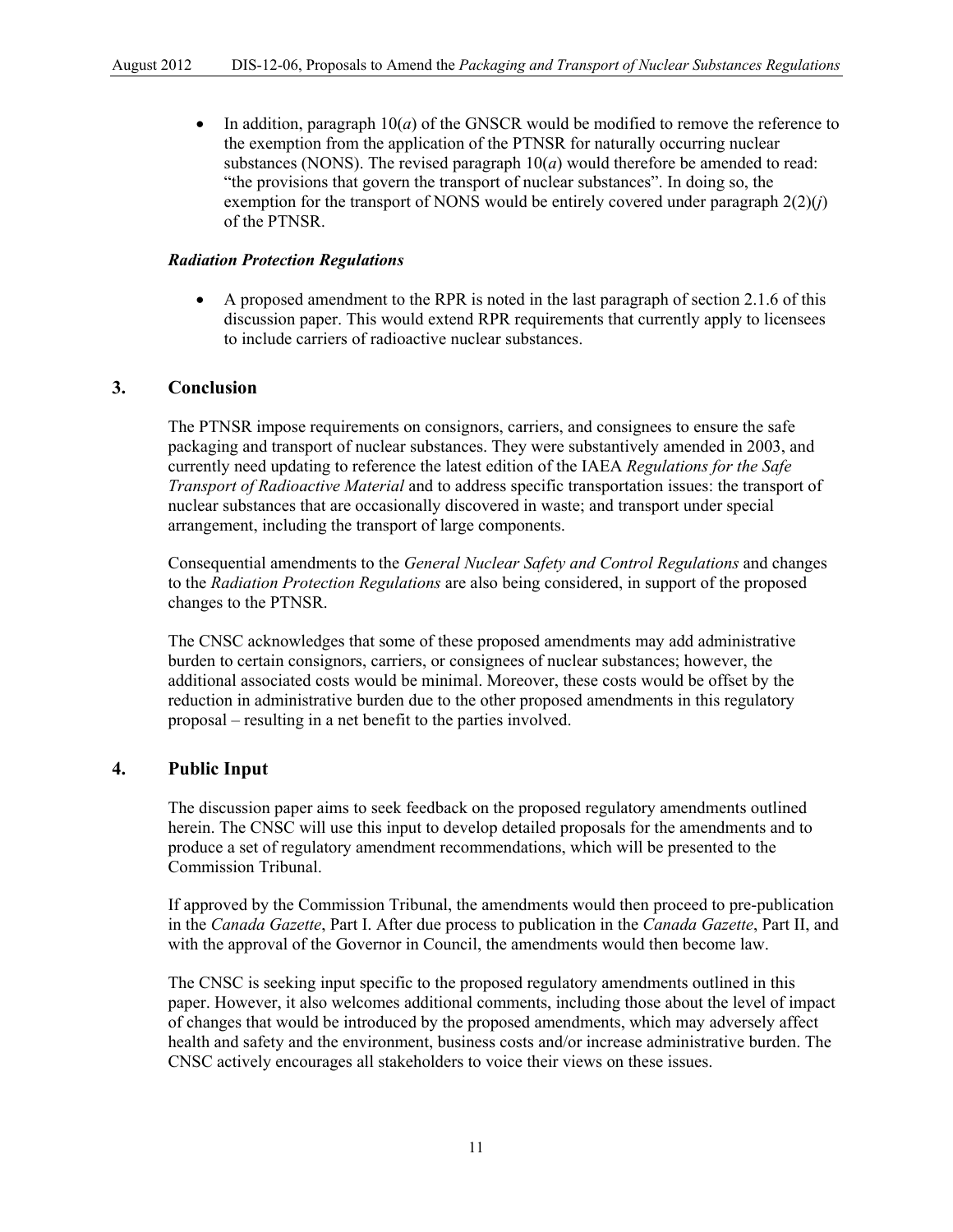# <span id="page-17-0"></span>**5. How to Participate**

Please submit your comments or feedback to:

Canadian Nuclear Safety Commission P.O. Box 1046, Station B 280 Slater Street Ottawa, Ontario, Canada K1P 5S9 Fax: 613-995-5086

or,

Email: [consultation@cnsc-ccsn.gc.ca](mailto:consultation@cnsc-ccsn.gc.ca)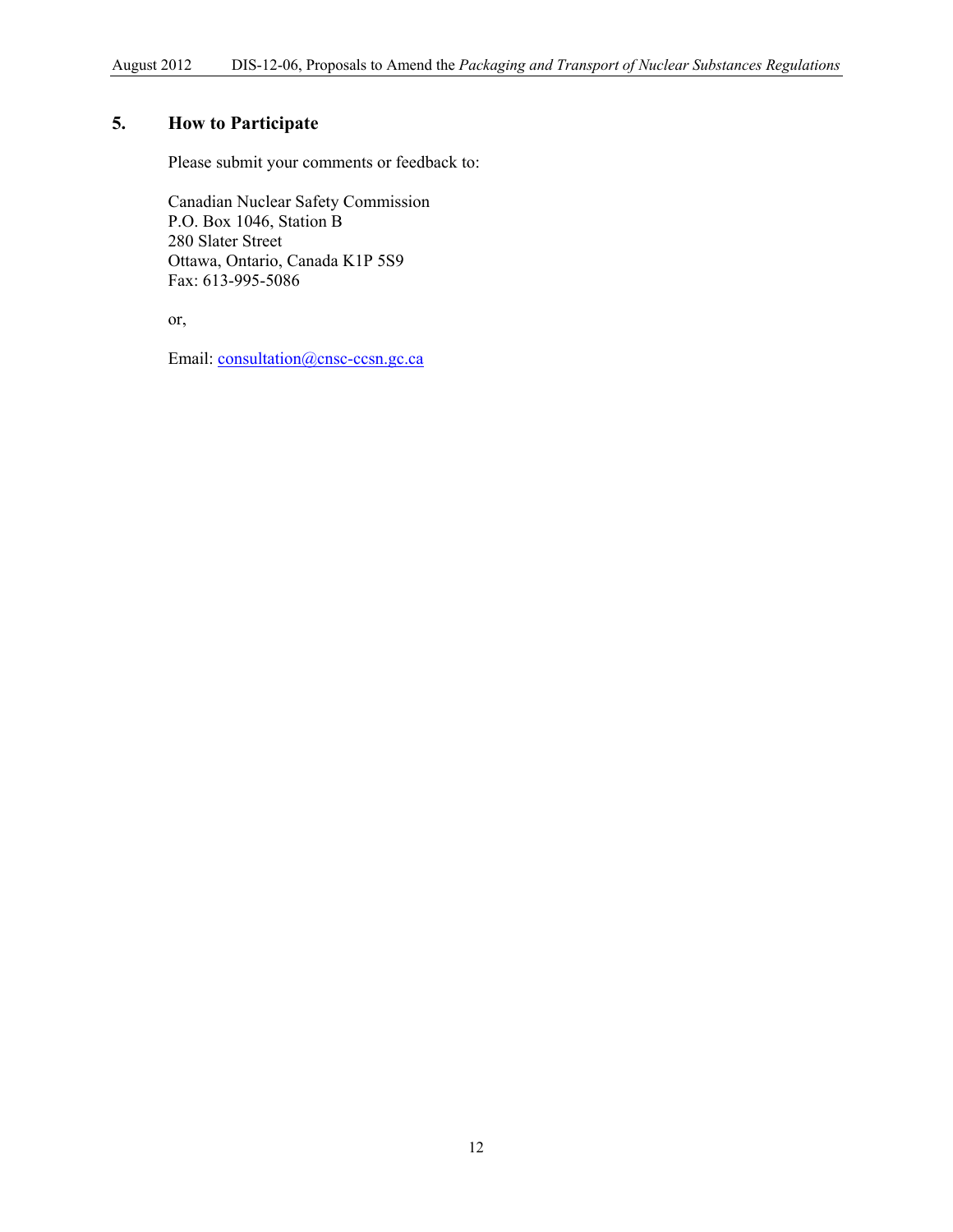# **Glossary**

#### <span id="page-18-0"></span>**carrier**

A person who, whether or not for hire or reward, has possession of dangerous goods while they are in transport. (from *Transportation of Dangerous Goods Regulations*)

# **consignee**

A person who receives a consignment or a person to whom a consignment is being or intended to be transported. (from *Packaging and Transport of Nuclear Substances Regulations*)

## **consignor**

A person in Canada who: (a) is named in a shipping document as the consignor; (b) imports or who will import dangerous goods into Canada; or (c) if paragraphs (a) and (b) do not apply, has possession of dangerous goods immediately before they are in transport. (from *Transportation of Dangerous Goods Regulations*)

## **fissile excepted material**

A fissile material or a package containing fissile material excepted from the application of the fissile requirements in accordance with the IAEA Regulations.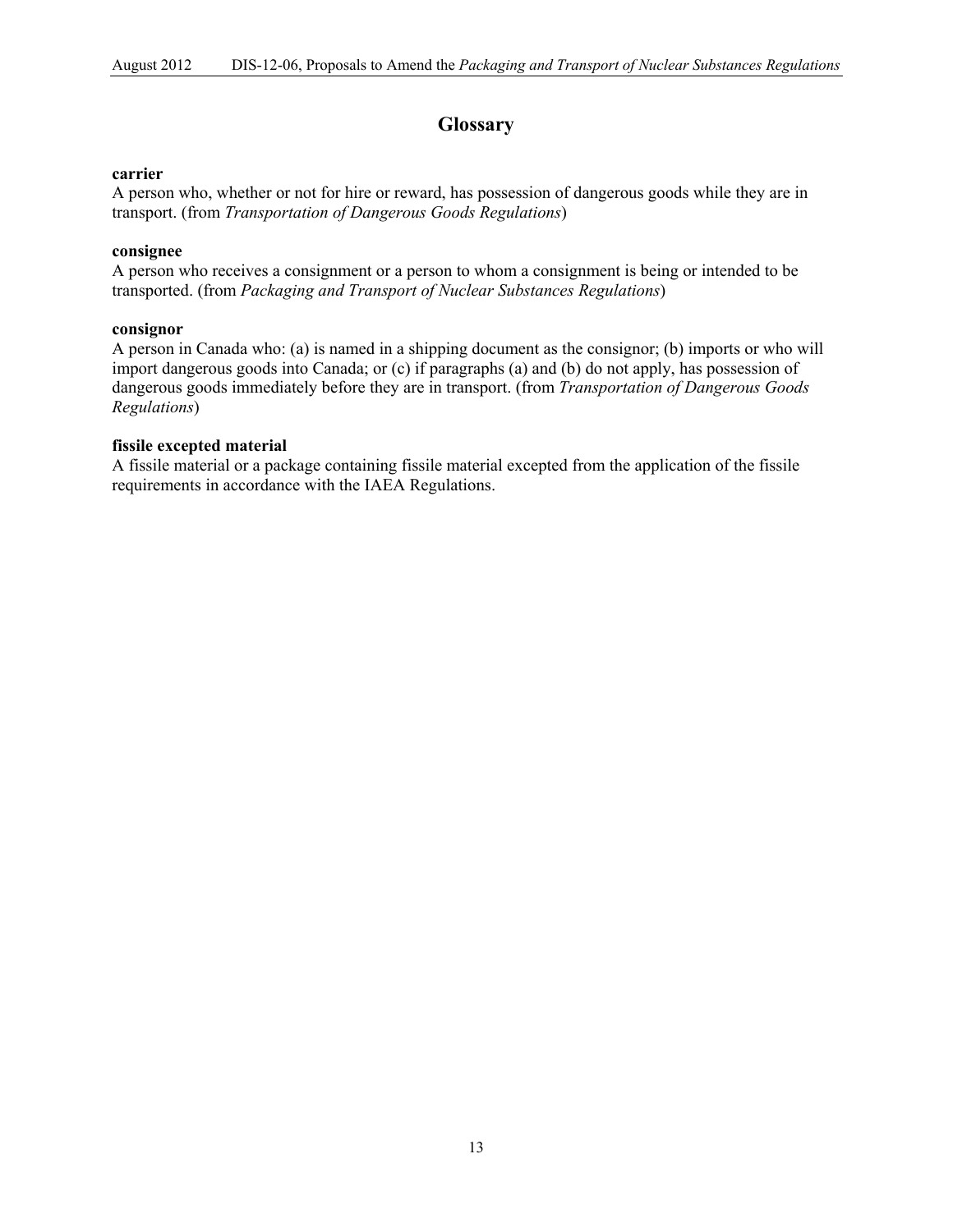# **Appendix A**

<span id="page-19-0"></span>The following text has been extracted from paragraphs 417, 546(a) and (k), 570, 606 and 802(a)(iii) of the 2012 edition of the IAEA's *Regulations for the Safe Transport of Radioactive Material* (TS-R-1):

417. *Fissile material* and *packages* containing *fissile material* shall be classified under the relevant entry as FISSILE in accordance with Table 1 unless excepted by one of the provisions of subparas (a)–(f) of this paragraph and transported subject to the requirements of para. 570. All provisions apply only to material in *packages* that meets the requirements of para. 636 unless unpackaged material is specifically allowed in the provision.

- (a) *Uranium* enriched in uranium-235 to a maximum of 1% by mass, and with a total plutonium and uranium-233 content not exceeding 1% of the mass of uranium-235, provided that the *fissile nuclides* are distributed essentially homogeneously throughout the material. In addition, if uranium-235 is present in metallic, oxide or carbide forms, it shall not form a lattice arrangement;
- (b) Liquid solutions of uranyl nitrate enriched in uranium-235 to a maximum of 2% by mass, with a total plutonium and uranium-233 content not exceeding 0.002% of the mass of *uranium*, and with a minimum nitrogen to *uranium* atomic ratio (N/U) of 2;
- (c) Uranium with a maximum uranium enrichment of 5% by mass uranium-235 provided:
	- (i) There is no more than 3.5 g of uranium-235 per *package*.
	- (ii) The total plutonium and uranium-233 content does not exceed 1% of the mass of uranium-235 per *package*.
	- (iii) Transport of the *package* is subject to the *consignment* limit provided in para. 570 (c).
- (d) *Fissile nuclides* with a total mass not greater than 2.0 g per *package* provided the *package* is transported subject to the *consignment* limit provided in para. 570(d).
- (e) *Fissile nuclides* with a total mass not greater than 45 g either packaged or unpackaged subject to limits provided in para 570 (e).
- (f) A *fissile material* that meets the requirements of paras 570 (b), 606 and 802.

546. The *consignor* shall include in the transport documents with each *consignment* the identification of the *consignor* and *consignee*, including their names and addresses and the following information, as applicable, in the order given:

- (a) The UN number assigned to the material as specified in accordance with the provisions of paras 401 and 530, preceded by the letters "UN";
- (k) The identification mark for each *competent authority* certificate of approval (*special form radioactive material*, *low dispersible radioactive material*, *fissile material* excepted under para 417(f), *special arrangement*, *package design* or *shipment*) applicable to the *consignment*.
- 570. *Fissile material* meeting one of the provisions (a)-(f) of para. 417 shall meet the following requirements:
- (a) Only one of the provisions (a)-(f) of para. 417 is allowed per *consignment*.
- (b) Only one approved *fissile material* in *packages* classified in accordance with para. 417(f) is allowed per *consignment* unless multiple materials are authorized in the certificate of approval.